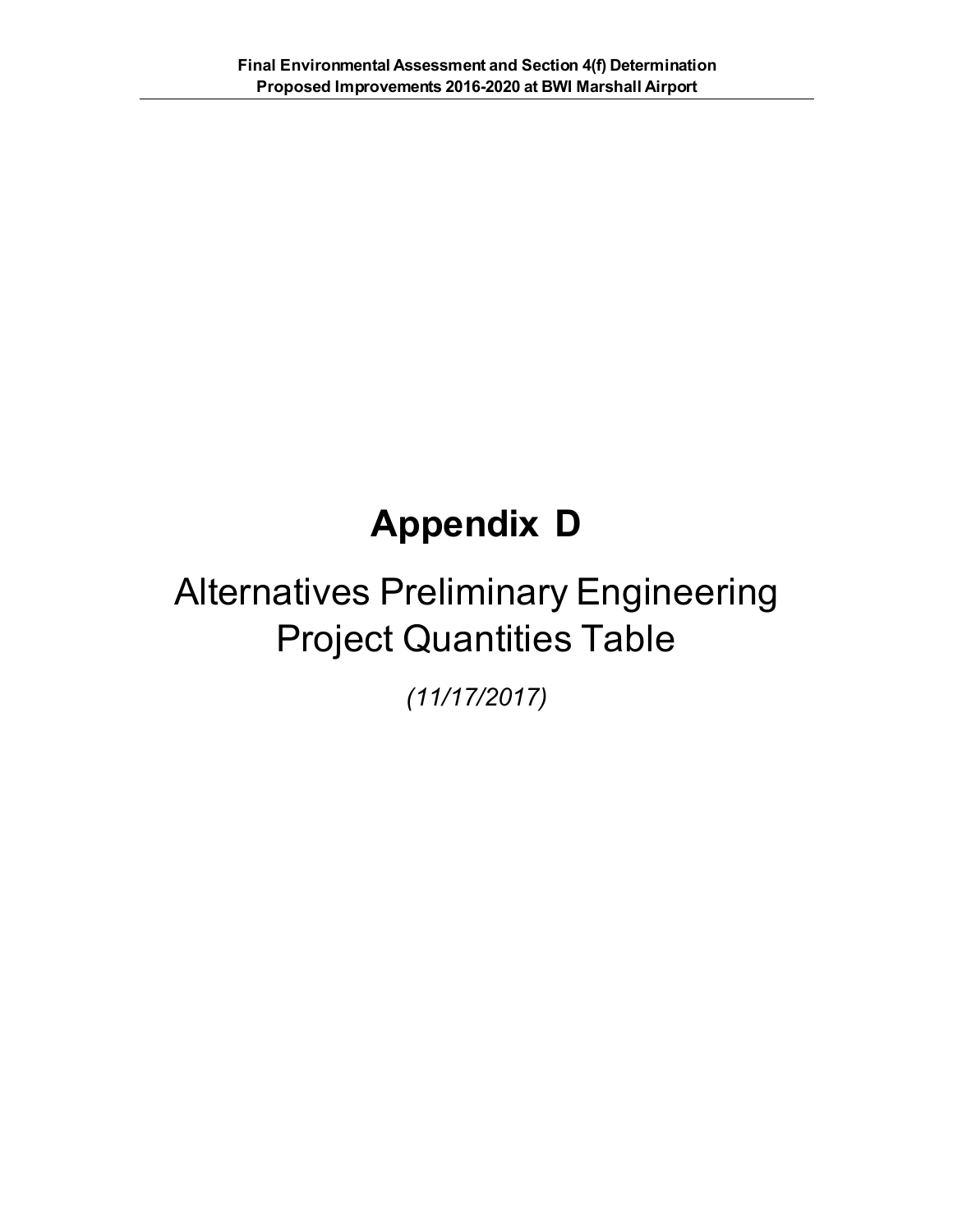This page is left intentionally blank.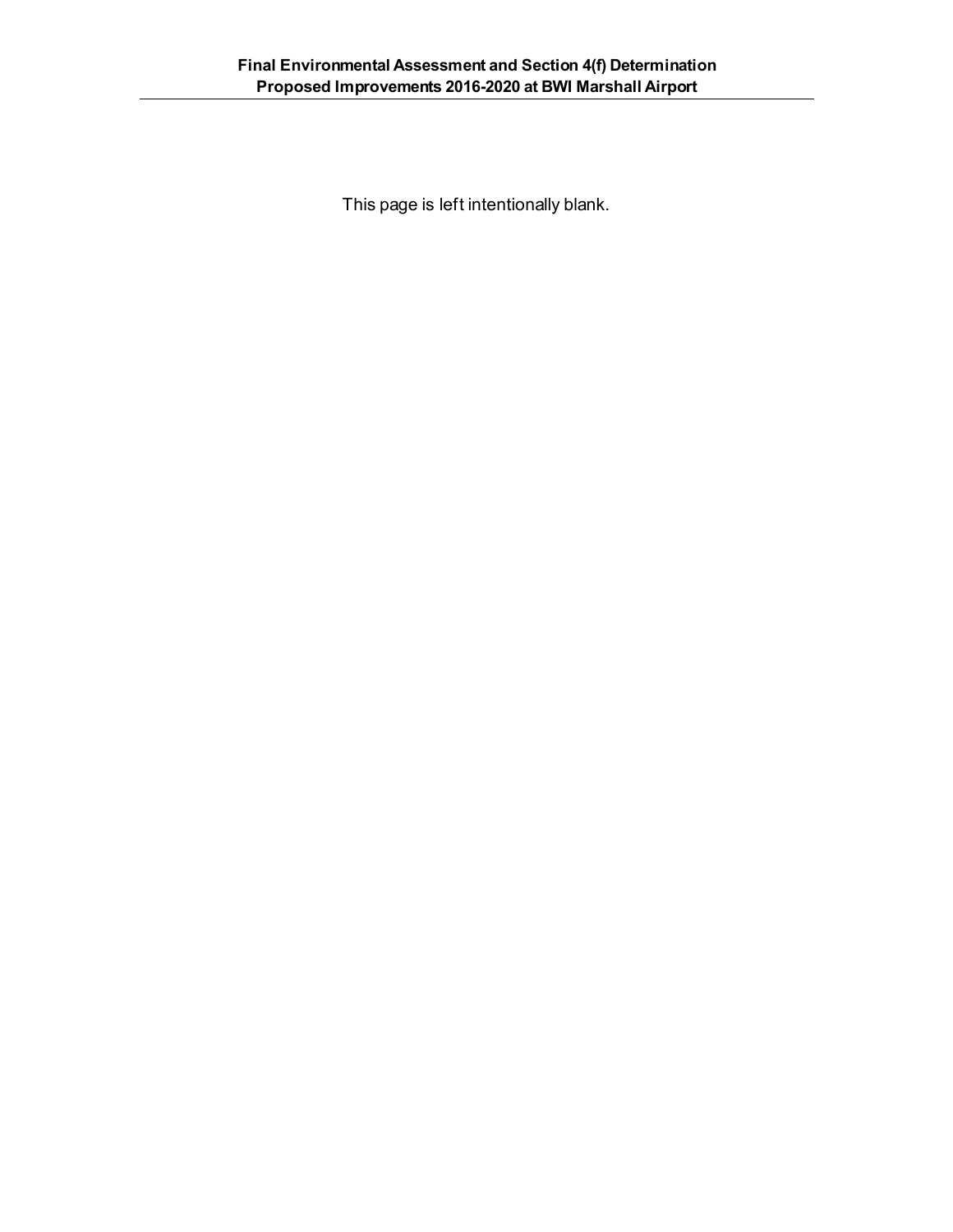|                 | <b>Project Name/Area</b>                                                                                      | <b>Area Description</b>                                                                                                                                                                                                                                                                                                                                                                                                                                                                                                                                                                                                                                                                                                                                      | <b>Floodplain (SF)</b> |  | Wetlands (SF)   SWM Ponds (SF) |                  |  | <b>Infiltration</b><br><b>Trenches</b><br>(LF/SF) | <b>Wetlands Buffer</b> |           |                  | <b>Stream Channel (SF)</b> |  | <b>Stream Channel</b><br>(LF) |       |       | <b>New Retaining</b><br>Wall (LF/SF) |                 | Approx.<br><b>Total Cut</b> | Approx.<br><b>Total Fill</b> |        | <b>Forest Clearing (Reforested</b><br>Area) (SF) |                    | <b>Impervious Area (SY)</b> | Approx.<br><b>Net</b><br><b>Overall Limit</b> |                  | <b>Comments/Assumptions</b> |                                                                                                                                                                                                                                                                          |
|-----------------|---------------------------------------------------------------------------------------------------------------|--------------------------------------------------------------------------------------------------------------------------------------------------------------------------------------------------------------------------------------------------------------------------------------------------------------------------------------------------------------------------------------------------------------------------------------------------------------------------------------------------------------------------------------------------------------------------------------------------------------------------------------------------------------------------------------------------------------------------------------------------------------|------------------------|--|--------------------------------|------------------|--|---------------------------------------------------|------------------------|-----------|------------------|----------------------------|--|-------------------------------|-------|-------|--------------------------------------|-----------------|-----------------------------|------------------------------|--------|--------------------------------------------------|--------------------|-----------------------------|-----------------------------------------------|------------------|-----------------------------|--------------------------------------------------------------------------------------------------------------------------------------------------------------------------------------------------------------------------------------------------------------------------|
|                 |                                                                                                               |                                                                                                                                                                                                                                                                                                                                                                                                                                                                                                                                                                                                                                                                                                                                                              | TEMP.                  |  | PERM.   TEMP.   PERM.   TEMP.  |                  |  | PERM.                                             |                        | <b>SF</b> | TEMP.<br>PERM.   | TEMP.                      |  | PERM.                         | TEMP. | PERM. | Stormdrain (LF)                      | LF.             | <b>SF</b>                   | (CY)                         | (CY)   | <b>Clearing</b>                                  | Reforested<br>Area | Removal                     | <b>New</b>                                    | Area (SY)        | of Disturbance<br>(SF)      |                                                                                                                                                                                                                                                                          |
| (ALP)1          | Draft ALP (01/2105)                                                                                           | Relocate Taxiways Romeo (R) and Foxtrot (F) Portions of the parallel taxiway system to Runway 10-28 will be demolished and reconstructed at a separation<br>distance of 502 feet from the Runway 10-28 centerline. The project shift Taxiway R 102 feet from its current<br>location to meet FAA design standards for runway/taxiway separation. This project also includes demolishing<br>and reconstructing Taxiway Foxtrot (F) between Runway 15R-33L and the Runway 10 end. Taxiway F will be<br>lemolished and reconstructed between Runway 15R-33L and the Runway 10 end. Taxiway F will be relocated                                                                                                                                                  |                        |  |                                |                  |  |                                                   |                        |           |                  |                            |  |                               |       |       |                                      |                 |                             |                              |        |                                                  |                    |                             |                                               |                  |                             | Aircraft Pavement (Including Subbase) = 2.5'; Shoulder/Parking/VSR<br>Pavement (Including Subbase) = 1.0'. Area for SWM ponds includes entire<br>area of pond even if only partially withing LOD.                                                                        |
|                 |                                                                                                               | 350 feet from the parallel Taxiway R to provide for a dual taxiway system to access Runway 10-28 which will<br>improve the overall efficiency of the airfield. Any existing Taxiway F connector pavement no longer needed for<br>shoulder will be demolished.<br>(ALP)1 - Alt 2   Relocate Taxiways Romeo (R) and Foxtrot (F) Same as above with the following modification: Taxiway R has been deferred to a future project, Taxiway F<br>(from Runway 15R-33L and Taxiway G) is mill and overlay only, Taxiway R (from Runway 15R-33L and Taxiway<br>G) is removed.                                                                                                                                                                                        |                        |  |                                | 9500             |  | 262000                                            |                        |           | 19700            |                            |  |                               |       | 1325  | 4900                                 |                 |                             |                              | 591000 | 220000                                           |                    | 144000                      | 228000                                        | 84000            | 111 (Acres)                 | Aircraft Pavement (Including Subbase) = 2.5'; Shoulder/Parking/VSR<br>Pavement (Including Subbase) = 1.0'. Area for SWM ponds includes entire<br>area of pond even if only partially withing LOD                                                                         |
|                 |                                                                                                               |                                                                                                                                                                                                                                                                                                                                                                                                                                                                                                                                                                                                                                                                                                                                                              |                        |  |                                |                  |  | 97400                                             |                        |           |                  |                            |  |                               |       |       | 4900                                 |                 |                             |                              | 186000 | 210000                                           |                    | 75000                       | 123000                                        | 48000            | 59 (Acres)                  |                                                                                                                                                                                                                                                                          |
|                 |                                                                                                               | (ALP)1 - Alt 3 Relocate Taxiways Romeo (R) and Foxtrot (F) Same AlP1 with the following modification: Taxiway F (from Runway 15R-33L and Taxiway G) is mill and overlay                                                                                                                                                                                                                                                                                                                                                                                                                                                                                                                                                                                      |                        |  |                                |                  |  | 262000                                            |                        |           |                  |                            |  |                               |       | 420   | 4900                                 |                 |                             | 900                          | 310000 | 210000                                           |                    | 118000                      | 165000                                        | 47000            | 84 (Acres)                  | Original Alt-3 has been deleted. Old Alt-4 is now Alt-3. Area for SWM<br>onds includes entire area of pond even if only partially withing LOD                                                                                                                            |
|                 | Draft ALP (01/2015)                                                                                           | (ALP)2 - Alt 1   Taxiway Uniform (U) 3 - Phase 1 - Alternative 1   A new taxiway (U3), located west of taxiway U2 will be constructed to provide access to/from Runway 10-28<br>and Taxiway U. Taxiway U3 will be constructed in concrete based on the prevalence of queuing, slow-moving<br>aircraft. Phase 1 Taxiway U3 construction includes the area north of Runway 10-28.                                                                                                                                                                                                                                                                                                                                                                              |                        |  |                                |                  |  |                                                   |                        |           |                  |                            |  |                               |       |       |                                      |                 |                             | 2,600                        | 5,100  |                                                  |                    | 4,700                       | 12,500                                        | 7,800            | 222,400                     | Aircraft Pavement (Including Subbase) = 2.5'; Shoulder/Parking/VSR<br>Pavement (Including Subbase) = 1.0'                                                                                                                                                                |
|                 |                                                                                                               | (ALP)2 - Alt 2 Taxiway Uniform (U) 3 - Phase 1 - Alternative 2 Alternative version of the Taxiway U3 as per latest MPU                                                                                                                                                                                                                                                                                                                                                                                                                                                                                                                                                                                                                                       |                        |  |                                |                  |  |                                                   |                        |           |                  |                            |  |                               |       |       |                                      |                 |                             | 3,400                        | 10,000 |                                                  |                    | 9,500                       | 23,500                                        | 14,000           | 472,000                     | Aircraft Pavement (Including Subbase) = 2.5'; Shoulder/Parking/VSR<br>Pavement (Including Subbase) = 1.0'                                                                                                                                                                |
| (ALP)3          | <b>Shoulders</b><br>Draft ALP (01/2015)                                                                       | International Terminal Area Taxiway Fillets and As a result of the recent revisions to FAA standards for fillet geometry, the terminal Area pavement projects<br>include improvements to all substandard fillets to meet the latest criteria. Locations include taxiways adjacent<br>to Runway 15L-33R and the adiacent terminal area. Several of these area were also identified to be in need of<br>avement rehabilitation in accordance with the PMP. In addition, the temporary remain-overnight (RON) area<br>adjacent to the International concourse will be converted to a taxiway as part of the miscellaneous projects.<br>This conversion will extend Taxiway B and Maintain the 275-foot separation that exist today between Taxiways<br>B and S. |                        |  |                                |                  |  |                                                   |                        |           |                  |                            |  |                               |       |       |                                      |                 |                             |                              |        |                                                  |                    |                             |                                               |                  |                             | Aircraft Pavement (Including Subbase) = 2.5'; Shoulder = 1.0'                                                                                                                                                                                                            |
| (ALP)4          | <b>Future P</b><br>Draft ALP (01/2015)                                                                        | New Infill Pavement Near Taxiways T, P, and Subsequent to the Airfield Lighting Vault (ALV) relocation project, infill pavement will be added to the former<br>ALV site and to the grassy area bounded by Taxiways T, P, P1 and C. In conjunction with these infill area, Taxiway<br>E will be rebuilt 300 feet to the east. The new impervious areas will be paved to support standard Group V<br>parallel taxiway separations and to accommodate a Vehicle Service Roadway (VSR) that will be repositioned<br>closer to the airfield to provide for the necessary aircraft parking clearances at gates around the ends of                                                                                                                                  |                        |  |                                |                  |  |                                                   |                        |           |                  |                            |  |                               |       |       | 300                                  |                 |                             | 27,300                       | 4,400  |                                                  |                    | 34,000                      | 51,000                                        | 17,000           | 644,000                     | Aircraft Pavement (Including Subbase) = 2.5'; Shoulder/Parking/VSR<br>Pavement (Including Subbase) = 1.0' P14 was combined to this                                                                                                                                       |
| (ALP)6          |                                                                                                               | oncourse C and D<br>Relocate Taxiways Kilo (K) & Lima (L) Draft ALP   These taxiways will be relocated to prevent direct access from the General Aviation (GA) apron to the runway.<br>(01/20150 and conditionally approved ALP The relocated taxiways will connect the GA apron to Taxiway Q. The existing Taxiways K and L will be                                                                                                                                                                                                                                                                                                                                                                                                                         |                        |  |                                |                  |  |                                                   |                        | 7,100     |                  |                            |  |                               |       |       | 500                                  |                 |                             | 25,700                       | 4,800  |                                                  |                    | 24,400                      | 35,000                                        | 10,600           | 504,000                     | Aircraft Pavement (Including Subbase) = 2.5'; Shoulder = 1.0'                                                                                                                                                                                                            |
| (ALP)7          | (02/01/2013)<br>(01/2015)                                                                                     | lemolished.<br>Isolation/RON Apron Construction Draft ALP   A portion of the decommissioned Runway 4 end and Taxiway Y will be converted to a parking apron and<br>isolation area for aircraft. The area will include two parking positions to accommodate up to Group V aircraft in<br>each position. The apron parking and isolation area will include access to and from Taxiway D3, which crosses                                                                                                                                                                                                                                                                                                                                                        |                        |  |                                |                  |  |                                                   |                        |           |                  |                            |  |                               |       |       | 250                                  |                 |                             | 57,000                       | 2,800  |                                                  |                    | 5,200                       | 13,700                                        | 8,500            | 342,000                     | Aircraft Pavement (Including Subbase) = 2.5'; Shoulder/Parking/VSR<br>Pavement (Including Subbase) = 1.0'                                                                                                                                                                |
|                 |                                                                                                               | Runway 15R-33L. It will also be developed to connect to the parallel taxiway of Runway 10R-28L in the future<br>Phase 3).                                                                                                                                                                                                                                                                                                                                                                                                                                                                                                                                                                                                                                    |                        |  |                                |                  |  |                                                   |                        |           |                  |                            |  |                               |       |       | 1,200                                | 400             |                             | 216,000                      | 44,000 |                                                  |                    | 32,000                      | 72,000                                        | 40,000           | 37 (Acres)                  |                                                                                                                                                                                                                                                                          |
| (ALP) 7A        | Option with no relocation of RTR                                                                              | Isolation/RON Apron Construction Alternative   A portion of the decommissioned Runway 4 end and Taxiway Y will be converted to a parking apron and<br>isolation area for aircraft. The area will include two parking positions to accommodate up to Group V aircraft in<br>each position. The apron parking and isolation area will include access to and from Taxiway D3, which crosses<br>Runway 15R-33L. It will also be developed to connect to the parallel taxiway of Runway 10R-28L in the future                                                                                                                                                                                                                                                     |                        |  |                                |                  |  |                                                   |                        |           |                  |                            |  |                               |       |       |                                      |                 |                             |                              |        |                                                  |                    |                             |                                               |                  |                             | Aircraft Pavement (Including Subbase) = 2.5'; Shoulder/Parking/VSR<br>Pavement (Including Subbase) = 1.0'                                                                                                                                                                |
|                 | (01/2015) and conditionally approved ALP<br>(02/01/2013)                                                      | (phase 3).<br>(ALP)8 - Alt 1 Runway 28 Deicing Pad Expansion Draft ALP The Runway 28 Deicing Pad will be expanded to maintain existing capacity and parking positions and meet new<br>aircraft deicing separation standards in accordance with AC 150/5300-14B Airport Deicing Facilities. This<br>xpansion will add an extra lane with possible two positions for operations. Expansion would include<br>reconstruction of the concrete apron located on the existing pad including reconfiguration of the infrastructure<br>to accommodate the new parking positions per the FAA standard. Snow dump area is included.                                                                                                                                     |                        |  |                                |                  |  |                                                   |                        |           |                  |                            |  |                               |       |       | 1,200                                | 400             |                             | 220,000                      | 40,000 |                                                  |                    | 32,000                      | 72,000                                        | 40,000           | 37 (Acres)                  | Aircraft Pavement (Including Subbase) = 2.5'; Shoulder = 1.0'                                                                                                                                                                                                            |
| (ALP)8 - Alt 2  | Runway 28 Deicing Pad Expansion                                                                               | Similar to above except less concrete reconstruction.                                                                                                                                                                                                                                                                                                                                                                                                                                                                                                                                                                                                                                                                                                        |                        |  |                                |                  |  |                                                   |                        |           |                  |                            |  |                               |       |       | 200                                  |                 |                             | 4,600                        | 750    |                                                  |                    | 43,300                      | 49,000                                        | 5,700            | 619,500                     | Aircraft Pavement (Including Subbase) = 2.5'; Shoulder = 1.0'                                                                                                                                                                                                            |
| (ALP)12 - Alt 1 | Taxiway H Relocation - Alternative 1<br>Draft ALP (01/2015)                                                   | Relocate exit Taxiway H approximately 500 feet to the south to better serve aircraft landing on Runway 33L,<br>with the recently displaced threshold (500'). The relocation will reduce the Runway Occupancy Time (ROT) by<br>capturing aircraft that would otherwise have to roll to the runway end and Taxiway P. The relocation would also<br>eliminate the direct access from the RON apron to Runways 15R-33L that is prohibited by AC 150/5300-13A.                                                                                                                                                                                                                                                                                                    |                        |  |                                |                  |  |                                                   |                        |           |                  |                            |  |                               |       |       | 200                                  |                 |                             | 5,800                        | 300    |                                                  |                    | 47,500                      | 59,000                                        | 11,500           | 720,000                     | Aircraft Pavement (Including Subbase) = 2.5'; Shoulder/Parking/VSR<br>Pavement (Including Subbase) = 1.0'                                                                                                                                                                |
| (ALP)12 - Alt 2 | Taxiway H Relocation - Alternative 2                                                                          | Relocate Taxiway H approximately 150 feet North per the Master Plan.                                                                                                                                                                                                                                                                                                                                                                                                                                                                                                                                                                                                                                                                                         |                        |  |                                |                  |  |                                                   | 1,000                  | 8,500     |                  |                            |  |                               |       |       | 800                                  |                 |                             | 11,500                       |        |                                                  |                    | 13,700                      | 14,100                                        | 400              | 384,000                     | Aircraft Pavement (Including Subbase) = 2.5'; Shoulder/Parking/VSR                                                                                                                                                                                                       |
| (ALP)12 - Alt 3 | Draft ALP (01/2015)<br><b>Taxiway H Relocation - Alternative 3</b>                                            | axiway H to be relocated approximately 500 feet North.                                                                                                                                                                                                                                                                                                                                                                                                                                                                                                                                                                                                                                                                                                       |                        |  |                                |                  |  |                                                   | 800                    | 7,900     |                  |                            |  |                               |       |       | 700                                  |                 |                             | 10,500                       | 6,600  |                                                  |                    | 11,400                      | 10,500                                        | $-900$           | 310,000                     | Pavement (Including Subbase) = 1.0'<br>Aircraft Pavement (Including Subbase) = 2.5'; Shoulder/Parking/VSR                                                                                                                                                                |
| (ALP)13         | Draft ALP (01/2015)<br>VSR Section fro Runway 33L to Future Fire . (See P-45) Relocate Fire Training Facility |                                                                                                                                                                                                                                                                                                                                                                                                                                                                                                                                                                                                                                                                                                                                                              |                        |  |                                |                  |  |                                                   | $900 -$                | 6,400     |                  |                            |  |                               |       |       | 100                                  |                 |                             | 8,500                        | 5,600  |                                                  |                    | 14.100                      | 13,300                                        | $-800$           | 385,000                     | Pavement (Including Subbase) = 1.0'<br>This project is combined with the P45 project.                                                                                                                                                                                    |
|                 | <b>Training Facility</b><br>Draft ALP (01/2015)                                                               |                                                                                                                                                                                                                                                                                                                                                                                                                                                                                                                                                                                                                                                                                                                                                              |                        |  |                                |                  |  |                                                   |                        |           |                  |                            |  |                               |       |       |                                      |                 |                             |                              |        |                                                  |                    |                             |                                               |                  |                             |                                                                                                                                                                                                                                                                          |
| (ALP)14         | New Sky Bridge C<br>Draft ALP (01/2015) and conditionally approved<br>ALP (02/01/2013)                        | The concourse C Sky Bridge will provide direct access from level 6 of the Hourly Garage to the terminal.                                                                                                                                                                                                                                                                                                                                                                                                                                                                                                                                                                                                                                                     |                        |  |                                |                  |  |                                                   |                        |           |                  |                            |  |                               |       |       |                                      |                 |                             | 1,000                        |        |                                                  |                    | 200                         | 200                                           |                  | 3.300                       | Three 500 SF foundations with 5' depth, plus 4' buffer around all sides of<br>each foundation for any additional earthwork (cut) required for<br>installation.                                                                                                           |
| (ALP)15         | <b>Terminal Roadway Widening and Access</b><br>Improvements<br>Draft ALP (01/2015)                            | The terminal road will be widened to modify vehicular access in the vicinity of the hotel and hourly garage.<br>Widening include reconfiguring the roadway for service vehicle access, improving hotel patron egress,<br>constructing an additional lane for hotel/garage access, and closing the existing employee access roadway.                                                                                                                                                                                                                                                                                                                                                                                                                          |                        |  |                                |                  |  |                                                   |                        |           |                  |                            |  |                               |       |       |                                      | See Com<br>ment |                             | 400                          |        |                                                  |                    | 2,300                       | 2,900                                         | 600              | 88,000                      | Further investigation needs to be conducted on the study for this ALP<br>project and its feasibility with its proximity to the existing retaining wall.                                                                                                                  |
| (ALP)16         | Northwest Quadrant Perimeter Road<br><b>Construction (Runway 10)</b><br>Draft ALP (01/2015)                   | The roads will be two-lanes, paved, with a maximum grade of approximately three percent. The proposed<br>secure roadways would be used by the airport maintenance vehicles, security vehicles, and air cargo tug<br>vehicles. Vehicles would enter the secure roadways through a security gate located off of Stony Road Run.                                                                                                                                                                                                                                                                                                                                                                                                                                |                        |  |                                |                  |  |                                                   |                        |           |                  |                            |  |                               |       |       |                                      |                 |                             |                              |        |                                                  |                    |                             |                                               |                  |                             | 24' VSR (two 12' lanes). Assume a 2" pavement section to bring ground to<br>final grade.                                                                                                                                                                                 |
| (ALP)17         | <b>Taxiway Victor (V) Relocation</b><br>Draft ALP (01/2015)                                                   | Taxiway V will be demolished and reconstructed at a separation distance of 600 feet from the Runway 10-28<br>centerline. This project removes nonstandard Taxiways V from its current location and reconfigures it to meet<br>FAA design standards for runway/taxiway separation.                                                                                                                                                                                                                                                                                                                                                                                                                                                                            |                        |  |                                | 14.500<br>14,000 |  |                                                   |                        |           | 22,600<br>52,100 |                            |  |                               |       |       | 215                                  |                 |                             | 2,100<br>58,700              | 41,100 | 547.000<br>8,000                                 |                    | 23,500                      | 14.500<br>41,500                              | 14,500<br>18,000 | 30 (Acres)<br>35 (Acres)    | Area for SWM wetland and wetlands buffer areas includes entire area of<br>each specific wetland and wetland buffer area even if only partially withing<br>LOD. Aircraft Pavement (Including Subbase) = 2.5'; Shoulder/Parking/VSR<br>Pavement (Including Subbase) = 1.0' |
| (ALP)18         | Draft ALP (01/2015)                                                                                           | Runway 15R Deicing Pad Expansion Demolition   The existing Runway 15R deicing pad will be expanded and also include an area for snow dumping(P41). In<br>addition to providing deicing operations, the 15R pad will simultaneously allow for RON parking in the colder<br>months. In the warmer months when deicing is not required, the pad can be wholly used for RON parking.                                                                                                                                                                                                                                                                                                                                                                             |                        |  |                                |                  |  |                                                   |                        |           |                  |                            |  |                               |       |       |                                      |                 |                             |                              |        |                                                  |                    |                             |                                               |                  | 674,000                     | Demolition Exhibit Includes: D-148, D-167, D-170, D-173, D-271. Values<br>generated for this item are included within the ALP 18 - Alt 2 Proposed<br>projections                                                                                                         |
|                 | (ALP)18 Runway 15R Deicing Pad Expansion Proposed                                                             |                                                                                                                                                                                                                                                                                                                                                                                                                                                                                                                                                                                                                                                                                                                                                              |                        |  |                                |                  |  |                                                   |                        |           |                  |                            |  |                               |       |       | 1,450                                | 1,750           |                             | 75,600                       | 950    |                                                  |                    | 33,000                      | 59,000                                        | 26,000           | 674,000                     | Proposed Exhibit includes: P-40, P-41, P-148. Task also contains a 20'<br>(approximate) tall retaining wall. Airfield Pavement (Including subbase) =                                                                                                                     |
|                 | Draft ALP (01/2015)                                                                                           | (ALP)19 Upper Level Roadway Widening at Concourse E Consistent with the existing terminal curbside/road between Concourse A and D, this project entails widening<br>the outer lanes at the terminal roadway and segregating public vehicle operators (outer lanes) from private<br>vehicle operators (inner lanes) near Concourse E.                                                                                                                                                                                                                                                                                                                                                                                                                         |                        |  |                                |                  |  |                                                   |                        |           |                  |                            |  |                               |       |       |                                      |                 |                             | 17,200                       |        |                                                  |                    | 13,000                      | 22,000                                        | 9,000            | 352,000                     | For ramp only: assume 100 foundations to be conservative & assume each<br>foundation is 10 CY of cut.                                                                                                                                                                    |
| (ALP)20         | Airfield Maintenance Complex Perimeter Road                                                                   |                                                                                                                                                                                                                                                                                                                                                                                                                                                                                                                                                                                                                                                                                                                                                              |                        |  |                                |                  |  |                                                   |                        |           |                  |                            |  |                               |       |       |                                      |                 |                             |                              |        |                                                  |                    |                             |                                               |                  | 82,000                      |                                                                                                                                                                                                                                                                          |

## **Preliminary Engineering Project Quantities**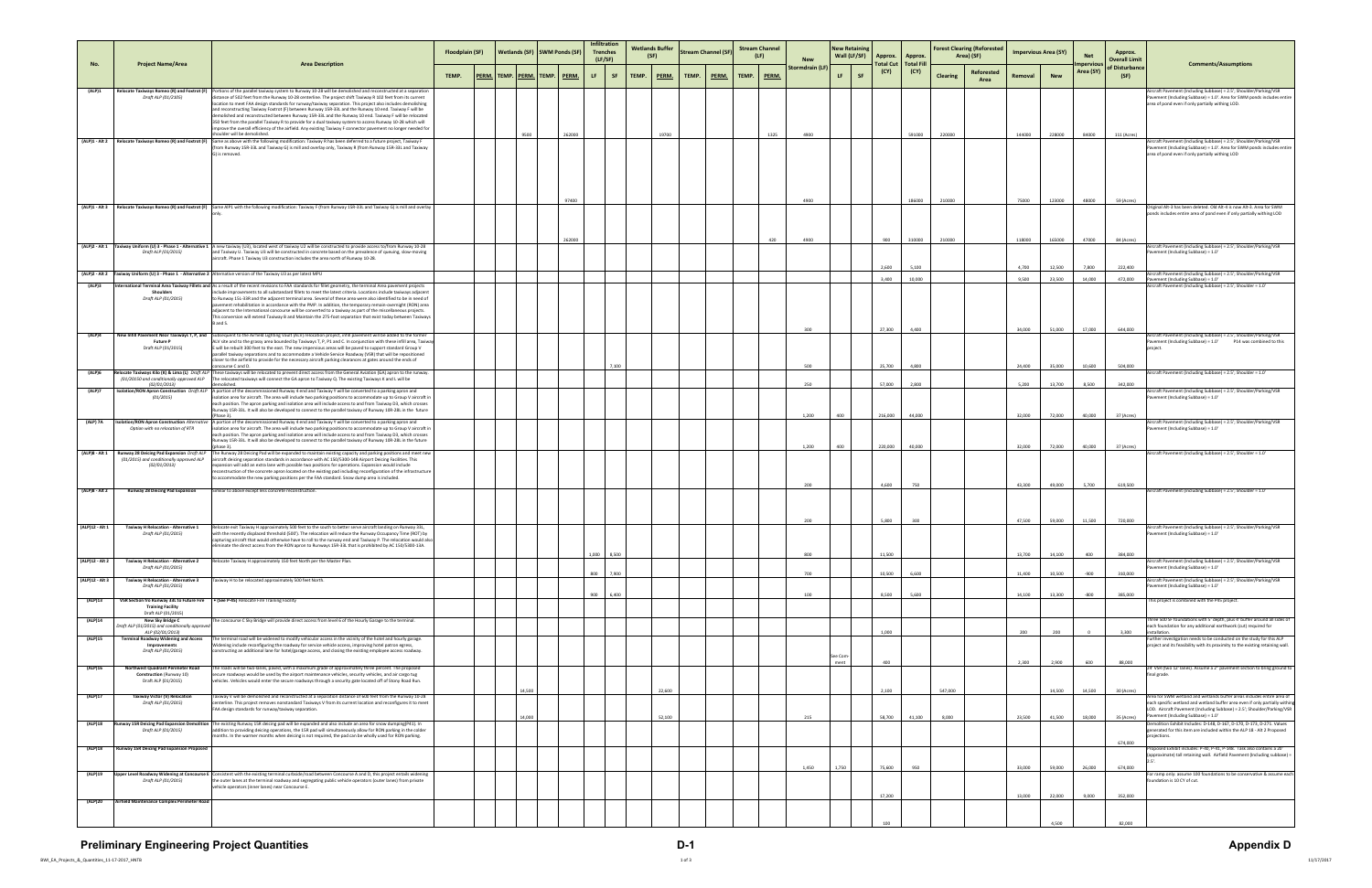| No.                | <b>Project Name/Area</b>                                                                                                                                | <b>Area Description</b>                                                                                                                                                                                                                                                                             |       | Floodplain (SF)<br>Wetlands (SF) SWM Ponds (SF) |       | Infiltration<br><b>Trenches</b><br>(LF/SF) | <b>Wetlands Buffer</b> |       | <b>Stream Channel (SF)</b> | <b>Stream Channel</b><br>(LF) |       |                 | <b>New Retaining</b><br>Wall (LF/SF) |           | Approx.<br><b>Total Cut</b> | Approx.<br><b>Total Fil</b> |                 | <b>Forest Clearing (Reforested</b><br>Area) (SF) | <b>Impervious Area (SY)</b> |            | <b>Net</b> | Approx.<br><b>Overall Limit</b> | <b>Comments/Assumptions</b>                                                                                                                                                                                               |
|--------------------|---------------------------------------------------------------------------------------------------------------------------------------------------------|-----------------------------------------------------------------------------------------------------------------------------------------------------------------------------------------------------------------------------------------------------------------------------------------------------|-------|-------------------------------------------------|-------|--------------------------------------------|------------------------|-------|----------------------------|-------------------------------|-------|-----------------|--------------------------------------|-----------|-----------------------------|-----------------------------|-----------------|--------------------------------------------------|-----------------------------|------------|------------|---------------------------------|---------------------------------------------------------------------------------------------------------------------------------------------------------------------------------------------------------------------------|
|                    |                                                                                                                                                         |                                                                                                                                                                                                                                                                                                     | TEMP. | PERM. TEMP. PERM. TEMP.                         | PERM. | <b>SF</b><br><b>LF</b>                     | TEMP.<br>PERM.         | TEMP. | PERM.                      | TEMP.                         | PERM. | Stormdrain (LF) | LF.                                  | <b>SF</b> | (CY)                        | (CY)                        | <b>Clearing</b> | Reforested<br>Area                               | Removal                     | <b>New</b> | Area (SY)  | of Disturbance<br>(SF)          |                                                                                                                                                                                                                           |
| D-101              | Airfield Lighting Vault Demolition Draft ALP . (See ALP 4) Relocate Airfield Lighting Vault<br>(01/2015) and conditionally approved ALP<br>(02/01/2013) |                                                                                                                                                                                                                                                                                                     |       |                                                 |       |                                            |                        |       |                            |                               |       |                 |                                      |           |                             |                             |                 |                                                  |                             |            |            |                                 | Structures to be removed to TOG                                                                                                                                                                                           |
| D-101A             | <b>Glycol Pump Control Building Demolition</b><br>Draft ALP (01/2015)                                                                                   | • (See ALP 4) Relocate Airfield Lighting Vault                                                                                                                                                                                                                                                      |       |                                                 |       |                                            |                        |       |                            |                               |       |                 |                                      |           |                             |                             |                 |                                                  |                             |            |            |                                 | Structures to be removed to TOG                                                                                                                                                                                           |
| D-113              | <b>Building 113 Demolition</b><br>Draft ALP (01/2015) and conditionally approved other purposes<br>ALP (02/01/2013)                                     | . (Refer P-13 for Values). Removal of the former maintenance building to create a site that can be utilized for                                                                                                                                                                                     |       |                                                 |       |                                            |                        |       |                            |                               |       |                 |                                      |           |                             |                             |                 |                                                  |                             |            |            |                                 | Values generated for these items are within P-13 projections. Structures<br>to be removed to TOG                                                                                                                          |
| D-148              | Taxi/Bus Staging Area Demolition Draft ALP . Taxicab Support Building at Former Hotel Site<br>(01/2015) and conditionally approved ALP<br>(02/01/2013)  | • (See ALP 18) Runway 15R Deicing Pad Expansion                                                                                                                                                                                                                                                     |       |                                                 |       |                                            |                        |       |                            |                               |       |                 |                                      |           |                             |                             |                 |                                                  |                             |            |            |                                 | Values generated for these items are within ALP 19 projections. Structures<br>to be removed to TOG                                                                                                                        |
| D-167              | <b>Hudson General Bus Stop Demolition</b><br>Draft ALP (01/2015) and conditionally approved<br>(02/01/2013)                                             | . (See ALP 18) Runway 15R Deicing Pad Expansion                                                                                                                                                                                                                                                     |       |                                                 |       |                                            |                        |       |                            |                               |       |                 |                                      |           |                             |                             |                 |                                                  |                             |            |            |                                 | Values generated for these items are within ALP 19 projections. Structures<br>to be removed to TOG                                                                                                                        |
| D-170              | Draft ALP (01/2015) and conditionally approved                                                                                                          | Deicing Control Building (RW 15R) Demolition . (See ALP 18) Runway 15R Deicing Pad Expansion                                                                                                                                                                                                        |       |                                                 |       |                                            |                        |       |                            |                               |       |                 |                                      |           |                             |                             |                 |                                                  |                             |            |            |                                 | Values generated for these items are within ALP 19 projections. Structures<br>to be removed to TOG                                                                                                                        |
| $D-173$            | (02/01/2013)<br><b>Glycol Storage Building Demolition</b>                                                                                               | • (See ALP 18) Runway 15R Deicing Pad Expansion                                                                                                                                                                                                                                                     |       |                                                 |       |                                            |                        |       |                            |                               |       |                 |                                      |           |                             |                             |                 |                                                  |                             |            |            |                                 | Values generated for these items are within ALP 19 projections. Structures                                                                                                                                                |
| D-271              | Draft ALP (01/2015)<br><b>RTR Building Demolition</b><br>Draft ALP (01/2015) and conditionally approved                                                 | • (See ALP 18) Runway 15R Deicing Pad Expansion                                                                                                                                                                                                                                                     |       |                                                 |       |                                            |                        |       |                            |                               |       |                 |                                      |           |                             |                             |                 |                                                  |                             |            |            |                                 | o be removed to TOG<br>Values generated for these items are within ALP 19 projections. Structures<br>to be removed to TOG                                                                                                 |
| P7                 | (02/01/2013)<br><b>Second FBO</b><br>Draft ALP (01/2015)                                                                                                | Construct additional general aviation facilities on the east side of the airfield between the existing general<br>aviation facilities and the existing long-term parking lot. The project includes Pilot Center, GA hangar buildings,                                                               |       |                                                 |       |                                            |                        |       |                            |                               |       |                 |                                      |           |                             |                             |                 |                                                  |                             |            |            |                                 | Assume 2.5' pavement section for apron pavement and 1' pavement<br>section for parking lot pavement section. Cut and fill volumes include                                                                                 |
| P9                 | Northrop Grunman Hangar                                                                                                                                 | aircraft ramp, fuel storage facility, vehicle parking, and other necessary facilities                                                                                                                                                                                                               |       |                                                 |       |                                            |                        |       |                            |                               |       |                 | 700                                  |           | 54,200                      | 5,000                       |                 |                                                  | 62,000                      | 60,000     | $-2,000$   | 605,000                         | further excavation for pavement section depths.                                                                                                                                                                           |
|                    |                                                                                                                                                         |                                                                                                                                                                                                                                                                                                     |       |                                                 |       |                                            |                        |       |                            |                               |       |                 |                                      |           |                             |                             |                 |                                                  |                             |            |            |                                 |                                                                                                                                                                                                                           |
| <b>P10</b>         |                                                                                                                                                         | Existing Aircraft Rescue and Firefighting Facility Construction of two additional parking bays for BWI Marshall Fire/Rescue equipment immediately adjacent to                                                                                                                                       |       |                                                 |       |                                            |                        |       |                            |                               |       |                 |                                      |           | 30,900                      | 18,500                      | 236,600         |                                                  |                             | 38,600     | 38,600     | 498,500                         | Assume 1.5' pavement section for arff bay and road. Assume 5' cut depth                                                                                                                                                   |
|                    | (ARFF) Expansion Bays<br>Draft ALP (01/2015) and conditionally approved                                                                                 | the existing ARFF building as well as additional office space.                                                                                                                                                                                                                                      |       |                                                 |       |                                            |                        |       |                            |                               |       |                 |                                      |           |                             |                             |                 |                                                  |                             |            |            |                                 | for building.                                                                                                                                                                                                             |
| <b>P11</b>         | ALP (02/01/2013-P26)                                                                                                                                    | New Aircraft Maintenance Facilities Draft ALP   Additional aircraft maintenance facility to proposed to accommodate a combination of ADG IV and ADG V                                                                                                                                               |       |                                                 |       |                                            |                        |       |                            |                               |       |                 |                                      |           | 2.100                       |                             |                 |                                                  |                             | 1,900      | 1,900      | 31,100                          | Aircraft Pavement (Including Subbase) = 2.5';            Shoulder/Parking/VSR                                                                                                                                             |
| P11- Alt 3         | (01/2015)                                                                                                                                               | aircraft an elevation of 235 feet MSL.<br>New Aircraft Maintenance Facilities Draft ALP Additional aircraft maintenance facility to proposed to accommodate a combination of ADG IV and ADG V                                                                                                       |       | 15,000                                          |       |                                            | 59,000                 |       |                            |                               |       |                 |                                      |           | 1,092,900                   | 67,100                      | 2,236,400       |                                                  | 3,600                       | 131,200    | 127,600    | 72 (Acres)                      | Pavement (Including Subbase) = 1.0'; Building Slab On Grade (Including<br>$Subbase$ = 1.5'<br>Aircraft Pavement (Including Subbase) = 2.5'; Shoulder/Parking/VSR                                                          |
|                    | (01/2015)                                                                                                                                               | aircraft an elevation of 235 feet MSL.                                                                                                                                                                                                                                                              |       | 15,000                                          |       |                                            | 59,000                 |       |                            |                               |       |                 |                                      |           | 1,270,500                   |                             | 1,703,700       |                                                  | 1,600                       | 117,000    | 115,400    | 55 (Acres)                      | Pavement (Including Subbase) = 1.0'; Building Slab On Grade (Including<br>$Subbase$ = $1.5'$                                                                                                                              |
| P12                | (01/2015)                                                                                                                                               | New Aircraft Maintenance Facilities Draft ALP Additional aircraft maintenance facility to proposed to accommodate a combination of ADG IV and ADG V<br>aircraft an elevation of 210 feet MSL.                                                                                                       |       | 38,400                                          |       |                                            | 117,900                |       |                            |                               |       |                 |                                      |           | 343.100                     |                             |                 |                                                  |                             |            |            |                                 | Aircraft Pavement (Including Subbase) = 2.5'; Shoulder/Parking/VSR<br>Pavement (Including Subbase) = 1.0'; Building Slab On Grade (Including<br>$Subbase) = 1.5'$                                                         |
| P13                | Road                                                                                                                                                    | Runway Deicing Chemical Storage and Access   • (See D-113). An additional 20,000 gallons glycol storage tank is proposed to be added with the two existing<br>glycol tanks in order to meet the current demand at BWI Marshall. An access road is also proposed to improve                          |       |                                                 |       |                                            |                        |       |                            |                               |       |                 |                                      |           |                             | 73,000                      | 1,133,300       |                                                  | 4,800                       | 81,000     | 76,200     | 36 (Acres)                      |                                                                                                                                                                                                                           |
| P14                | Draft ALP (01/2015) and conditionally approved the circulation to the storage tanks.<br>ALP (02/01/2013-P41)<br><b>Relocate Airfield Lighting Vault</b> | . (See ALP 4). A new airfield lighting vault (ALV) is proposed to be constructed adjacent to future Taxiway P                                                                                                                                                                                       |       |                                                 |       |                                            |                        |       |                            |                               |       |                 |                                      |           | 200                         |                             |                 |                                                  |                             | 570        | 570        | 11,600                          | This project added to ALP-4                                                                                                                                                                                               |
|                    | Draft ALP (01/2015) and conditionally approved<br>ALP (02/01/2013)                                                                                      | (decommissioned Runway 4-22) and the Runway 28 deicing pad. The existing ALV at BWI Marshall was originally<br>an ARFF station and was never intended to remain the ALV for an extended period of time.                                                                                             |       |                                                 |       |                                            |                        |       |                            |                               |       |                 |                                      |           |                             |                             |                 |                                                  |                             |            |            |                                 |                                                                                                                                                                                                                           |
| P148               | Draft ALP (01/2015)                                                                                                                                     | Taxicab Support Building at Former Hotel Site   Gee ALP 18-PROPOSED) Runway 15R Deicing Pad Expansion. The bus/taxi staging area and associated<br>administrative support building will need to be relocated. A new administrative support facility will be built to<br>nanage the taxi operations. |       |                                                 |       |                                            |                        |       |                            |                               |       |                 |                                      |           | 3,100                       |                             |                 |                                                  |                             | 700        | 700        | 35,500                          | Building Slab On Grade (Including Subbase) = 1.5'                                                                                                                                                                         |
|                    | P30 - Alt 1 Airport Maintenance Complex Relocation and<br>Consolidation (Phase 1)<br>Draft ALP (01/2015)                                                | Phase 1 of the Airport Maintenance Complex Relocation and Consolidation is to construct a Snow Removal<br>Equipment Building at the Gold Lot Site. The maintenance functions to be relocated and consolidated into the                                                                              |       |                                                 |       |                                            |                        |       |                            |                               |       |                 |                                      |           |                             |                             |                 |                                                  |                             |            |            |                                 | Assume 2' pavement section for parking lot area surrounding building.<br>Building slab on grade including subbase = 2'                                                                                                    |
|                    |                                                                                                                                                         | Airport Maintenance Complex include the Current airport maintenance facilities, offices, and related amentias<br>at the Elms Road complex, as well as the additional staging and storage of the snow removal equipment<br>currently at parking locations midfield and north of the economy lot.     |       |                                                 |       |                                            |                        |       |                            |                               |       |                 |                                      |           |                             |                             |                 |                                                  |                             |            |            |                                 |                                                                                                                                                                                                                           |
|                    | Consolidation (Phase 1)                                                                                                                                 | P30 - Alt 2   Airport Maintenance Complex Relocation and   Same as above with the following modification: Snow Removal Equipment (SRE) Building located further west.                                                                                                                               |       |                                                 |       |                                            |                        |       |                            |                               |       | 2,450           |                                      |           | 6,300                       |                             |                 |                                                  | 73,000                      | 75,000     | 2,000      | 773,000                         | Assume 2' pavement section for parking lot area surrounding building.<br>Building slab on grade including subbase = 2'                                                                                                    |
|                    |                                                                                                                                                         |                                                                                                                                                                                                                                                                                                     |       |                                                 |       |                                            |                        |       |                            |                               |       |                 |                                      |           |                             |                             |                 |                                                  |                             |            |            |                                 |                                                                                                                                                                                                                           |
|                    |                                                                                                                                                         |                                                                                                                                                                                                                                                                                                     |       |                                                 |       |                                            |                        |       |                            |                               |       | 2,490           |                                      |           | 160,000                     |                             |                 |                                                  | 42,000                      | 75,000     | 33,000     | 773,000                         |                                                                                                                                                                                                                           |
| P40                | <b>Glycol Storage/Truck Staging Relocation</b><br>Draft ALP (01/2015)                                                                                   | . (See ALP 18) Runway 15R Deicing Pad Expansion. The glycol storage equipment will need to be relocated.                                                                                                                                                                                            |       |                                                 |       |                                            |                        |       |                            |                               |       |                 |                                      |           |                             |                             |                 |                                                  | $\Omega$                    | 1,300      | 1,300      |                                 | Values generated for this item are within the ALP 18 projections.                                                                                                                                                         |
|                    | <b>New Area for Snow Dumping</b><br>Draft ALP (01/2015)                                                                                                 | . (See ALP 18) Runway 15R Deicing Pad Expansion. An area for snow dumping will be constructed as part of the<br>expansion of the runway 15R deicing pad.                                                                                                                                            |       |                                                 |       |                                            |                        |       |                            |                               |       |                 |                                      |           |                             |                             |                 |                                                  |                             | 3,500      | 3,500      |                                 | Values generated for this item are within the ALP 18 projections.                                                                                                                                                         |
| P45 - ALT 1        | <b>Relocate Fire Training Facility</b><br>Draft ALP (01/2015)                                                                                           | Replace the fire training facility at a site that can accommodate the necessary facilities, to include a burn pit<br>area, firefighting maneuvering area, training operations area, realistic interior fire building, accessory facilities,                                                         |       |                                                 |       |                                            |                        |       |                            |                               |       |                 |                                      |           |                             |                             |                 |                                                  |                             |            |            |                                 | Assume 2' pavement section for parking lot area surrounding building.<br>Building slab on grade including subbase = 2'                                                                                                    |
| P45 - ALT 2        | <b>Relocate Fire Training Facility</b>                                                                                                                  | and other facilities and roadway access necessary to serve as the regional training facility.                                                                                                                                                                                                       |       |                                                 |       |                                            |                        |       |                            |                               |       | 675             |                                      |           | 33,000                      |                             | 748,000         |                                                  |                             | 53,500     | 53,500     | 24 (Acres)                      | Area for SWM wetland and wetlands buffer areas includes entire area of                                                                                                                                                    |
|                    | Draft ALP (01/2015)                                                                                                                                     |                                                                                                                                                                                                                                                                                                     |       | 5,000                                           |       |                                            | 18,500                 |       |                            |                               |       | 2,250           |                                      |           | 42,600                      |                             | 742,000         |                                                  |                             | 63,000     | 63,000     | 26 (Acres)                      | each specific wetland and wetland buffer area even if only partially withing<br>LOD. Assume 2' pavement section for parking lot area surrounding<br>building. Building slab on grade including subbase = 2'               |
| <b>P45 - ALT 3</b> | <b>Relocate Fire Training Facility</b>                                                                                                                  |                                                                                                                                                                                                                                                                                                     |       |                                                 |       |                                            |                        |       |                            |                               |       |                 |                                      |           |                             |                             |                 |                                                  |                             |            |            |                                 | Area for SWM wetland and wetlands buffer areas includes entire area of<br>each specific wetland and wetland buffer area even if only partially withing                                                                    |
| PMP-1              | Taxiway G Mill and Overlay                                                                                                                              | Taxiway G will be milled and overlayed due to predominant distresses in the pavement. However, Emergency                                                                                                                                                                                            |       | 5,000                                           |       |                                            | 18,500                 |       |                            |                               |       | 1,800           |                                      |           | 32,000                      |                             | 742,000         |                                                  |                             | 57,000     | 57,000     | 25 (Acres)                      | LOD. Assume 2' pavement section for parking lot area surrounding<br>building. Building slab on grade including subbase = 2'<br>There is a net increase in impervious area to construct fillets in                         |
|                    |                                                                                                                                                         | Mill and Overlay was performed as part of contract MAA-CO-112-008 Runway 10-28 Runway Safety Area,<br>pavement rehabilitation and standard compliance.                                                                                                                                              |       |                                                 |       |                                            |                        |       |                            |                               |       |                 |                                      |           | 3,900                       | 390                         |                 |                                                  | 9,600                       | 10,700     | 1,100      | 224,000                         | compliance. 10% of pavement rehabilitation area is assumed to be<br>reconstruction for permitting purposes. Undercut depth assumed to be                                                                                  |
| PMP-2              | Taxiway P Mill and Overlay                                                                                                                              | redominant distresses are alligator cracking, rutting, and weathering. A 3 inch mill and overlay is recommendec                                                                                                                                                                                     |       |                                                 |       |                                            |                        |       |                            |                               |       |                 |                                      |           |                             |                             |                 |                                                  |                             |            |            |                                 | Existing shoulder w=35', required shoulder w=30'. Potential shoulder<br>removal results in 3,300 SY increase in impervious removal (7,500 SY). 10%<br>of pavement rehabilitation area is assumed to be reconstruction for |
|                    |                                                                                                                                                         |                                                                                                                                                                                                                                                                                                     |       |                                                 |       |                                            |                        |       |                            |                               |       |                 |                                      |           | 1,400                       |                             |                 |                                                  | See Comment<br>4200         | 4,200      |            | 37,500                          | permitting purposes. Undercut depth assumed to be 1.0'.                                                                                                                                                                   |
| 18-01 (PMP-3)      | <b>Taxiway T reconstruction</b>                                                                                                                         | Reconstruction of Taxiway T in the vicinity of Concourse A/B. Appropriate fillets and shoulders should be added<br>per advisory circular.                                                                                                                                                           |       |                                                 |       |                                            |                        |       |                            |                               |       |                 |                                      |           | 28,600                      | 3,000                       |                 |                                                  | 40,500                      | 42,000     | 1,500      | 540,000                         | (Formerly PMP-3) Assume 2.5' full-strength pavement section and 1'<br>shoulder pavement section. Cut and fill volumes include excavation<br>required for accommodating pavement section.                                  |
| 18-02 (PMP-4)      | Taxilane at Ramp AB Mill and Overlay                                                                                                                    | Predominant distresses are weathering as well as longitudinal, transverse and block cracking. A 3 inch mill and<br>overlay is recommended                                                                                                                                                           |       |                                                 |       |                                            |                        |       |                            |                               |       |                 |                                      |           | 300                         |                             |                 |                                                  | 980                         | 980        |            | 87,800                          | (Formerly PMP-4) 10% of pavement rehabilitation area is assumed to be<br>reconstruction for permitting purposes. Undercut depth assumed to be                                                                             |
| 20-01 (PMP-5)      | <b>B Gates, Concrete Pavement Restoration</b>                                                                                                           | Predominant distresses are spalling, linear cracking, shattered slabs and corner breaks. This pavement is at a<br>critical time in its life cycle where the deterioration rate is expected to increase. Concrete Pavement<br>Rehabilitation is recommended                                          |       |                                                 |       |                                            |                        |       |                            |                               |       |                 |                                      |           | 1,100                       |                             |                 |                                                  | 3,200                       | 3,200      |            | 286,300                         | (Formerly PMP-5) 10% of pavement rehabilitation area is assumed to be<br>econstruction for permitting purposes. Undercut depth assumed to be                                                                              |
| 17-02 (PMP-6)      | <b>ARFF Access Road Reconstruction</b>                                                                                                                  | Predominant distresses are alligator cracking, rutting and weathering. This pavement is functionally failing.<br>Deferring rehabilitation may allow it to deteriorate quickly to the point where more costly reconstruction may                                                                     |       |                                                 |       |                                            |                        |       |                            |                               |       |                 |                                      |           | 200                         |                             |                 |                                                  |                             |            |            |                                 | (Formerly PMP-6) 10% of pavement rehabilitation area is assumed to be<br>reconstruction for permitting purposes. Undercut depth assumed to be                                                                             |
| <b>PMP-7</b>       | Cargo Ramp, Mill and Overlay                                                                                                                            | be required. A 2 inch mill & overlay of the asphalt pavement is recommended.<br>Predominant distresses are alligator cracking, longitudinal and transverse cracking, rutting and weathering. A 3<br>inch mill and overlay is recommended.                                                           |       |                                                 |       |                                            |                        |       |                            |                               |       |                 |                                      |           |                             |                             |                 |                                                  | 400                         | 400        |            | 102,000                         | 10% of pavement rehabilitation area is assumed to be reconstruction for<br>mitting purposes. Undercut depth assumed to be 1.0'.                                                                                           |
| PMP-8              | Cargo Ramp, Concrete Pavement Restoration                                                                                                               | Predominant distresses are spalling, linear cracking, and joint seal damage. Concrete Pavement Rehabilitation is<br>recommended                                                                                                                                                                     |       |                                                 |       |                                            |                        |       |                            |                               |       |                 |                                      |           | 1,633                       |                             |                 |                                                  | 4.900                       | 4,900      |            | 434,000                         | 10% of pavement rehabilitation area is assumed to be reconstruction for<br>ermitting purposes. Undercut depth assumed to be 1.0'.                                                                                         |
| PMP-9              | Taxilane AA, Mill and Overlay                                                                                                                           | Predominant distresses are weathering and longitudinal/transverse cracks. A 3 inch mill and overlay is                                                                                                                                                                                              |       |                                                 |       |                                            |                        |       |                            |                               |       |                 |                                      |           | 200                         |                             |                 |                                                  | 600                         | 600        |            | 48,000                          | 10% of pavement rehabilitation area is assumed to be reconstruction for                                                                                                                                                   |
|                    |                                                                                                                                                         | ecommended                                                                                                                                                                                                                                                                                          |       |                                                 |       |                                            |                        |       |                            |                               |       |                 |                                      |           |                             |                             |                 |                                                  | 2,000                       | 2,000      |            | 176,000                         | ermitting purposes. Undercut depth assumed to be 1.0'.                                                                                                                                                                    |

## **Preliminary Engineering Project Quantities**